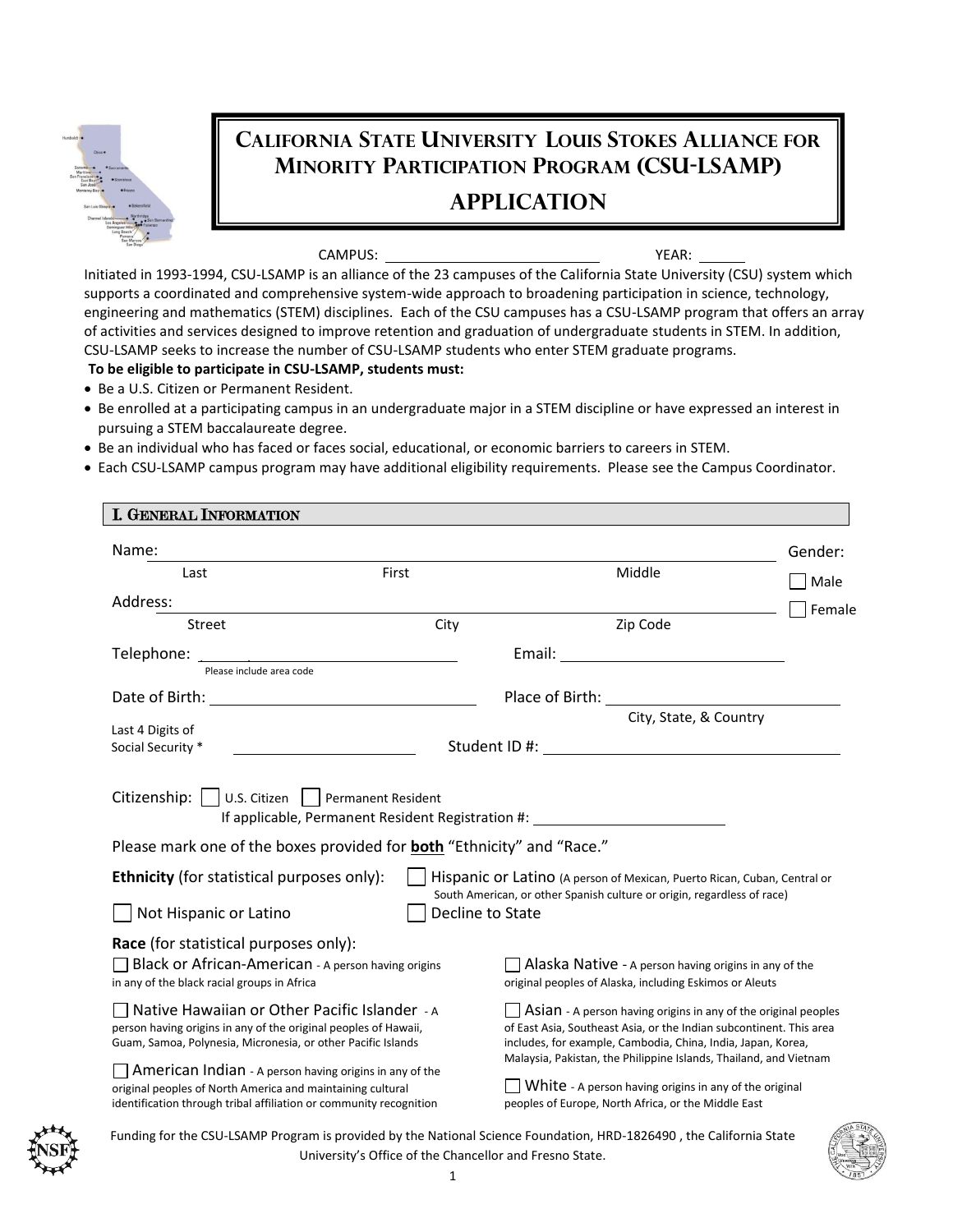|   | Name of Applicant:<br>Institution:                                                                                                                                                                                                                                                                    |  |  |  |  |
|---|-------------------------------------------------------------------------------------------------------------------------------------------------------------------------------------------------------------------------------------------------------------------------------------------------------|--|--|--|--|
|   | Other (specify):<br>Decline to State                                                                                                                                                                                                                                                                  |  |  |  |  |
|   | <b>II. PERSONAL INFORMATION</b>                                                                                                                                                                                                                                                                       |  |  |  |  |
|   | A. Please indicate your parents' level of education:                                                                                                                                                                                                                                                  |  |  |  |  |
|   | Mother:<br>No College<br>Some College<br>College Graduate<br>Graduate School<br>Father:<br>No College<br>Some College<br>College Graduate<br>Graduate School                                                                                                                                          |  |  |  |  |
|   | B. Disability Status (again, for statistical purposes only): Please check "yes" if any of the disabilities<br>listed below the check box apply to you. Otherwise, check no or decline to state.                                                                                                       |  |  |  |  |
|   | $\Box$ Yes<br>] No<br>Decline to State<br>Deaf or serious difficulty hearing<br>• Serious difficulty walking or climbing stairs<br>Blind or serious difficulty seeing even when wearing • Other serious disability related to a physical, mental,<br>or emotional condition<br>glasses                |  |  |  |  |
|   | <b>C.</b> Are you a veteran of the U.S. Armed Forces? $\Box$ Yes $\Box$ No<br>Decline to State                                                                                                                                                                                                        |  |  |  |  |
|   | <b>D.</b> As an undergraduate, are you eligible for need-based financial aid? $\Box$ Yes<br>No                                                                                                                                                                                                        |  |  |  |  |
|   | E. Are you treated as an independent student for financial aid purposes? $\Box$ Yes<br>No                                                                                                                                                                                                             |  |  |  |  |
|   | F. What is your <i>Personal</i> yearly income?<br>Less than \$10,000 $\Box$ \$10,001 - \$20,000 $\Box$ \$20,001 - \$30,000 $\Box$ More than \$30,000                                                                                                                                                  |  |  |  |  |
|   | G. What is your <i>Family's</i> yearly income?<br>Less than $$10,000$  <br>$$10,001 - $20,000$<br>\$20,001 - \$30,000<br>More than \$30,000                                                                                                                                                           |  |  |  |  |
|   | <b>III. EDUCATIONAL INFORMATION</b>                                                                                                                                                                                                                                                                   |  |  |  |  |
|   |                                                                                                                                                                                                                                                                                                       |  |  |  |  |
|   |                                                                                                                                                                                                                                                                                                       |  |  |  |  |
|   | Total Number of Units Completed: ___________                                                                                                                                                                                                                                                          |  |  |  |  |
|   | Total Number of Major Units Completed: ____________                                                                                                                                                                                                                                                   |  |  |  |  |
|   | G.P.A. (Do not round up):                                                                                                                                                                                                                                                                             |  |  |  |  |
|   | Date you expect to receive your CSU Undergraduate Degree: ______________________                                                                                                                                                                                                                      |  |  |  |  |
|   |                                                                                                                                                                                                                                                                                                       |  |  |  |  |
|   | Did you transfer from a California Community College?     Yes<br>No<br>If yes, which college: 1999 and 1999 and 1999 and 1999 and 1999 and 1999 and 1999 and 1999 and 1999 and 1999 and 1999 and 1999 and 1999 and 1999 and 1999 and 1999 and 1999 and 1999 and 1999 and 1999 and 1999 and 1999 and 1 |  |  |  |  |
| ₩ | Funding for the CSU-LSAMP Program is provided by the National Science Foundation, HRD-1826490, the California State<br>University's Office of the Chancellor and Fresno State.                                                                                                                        |  |  |  |  |

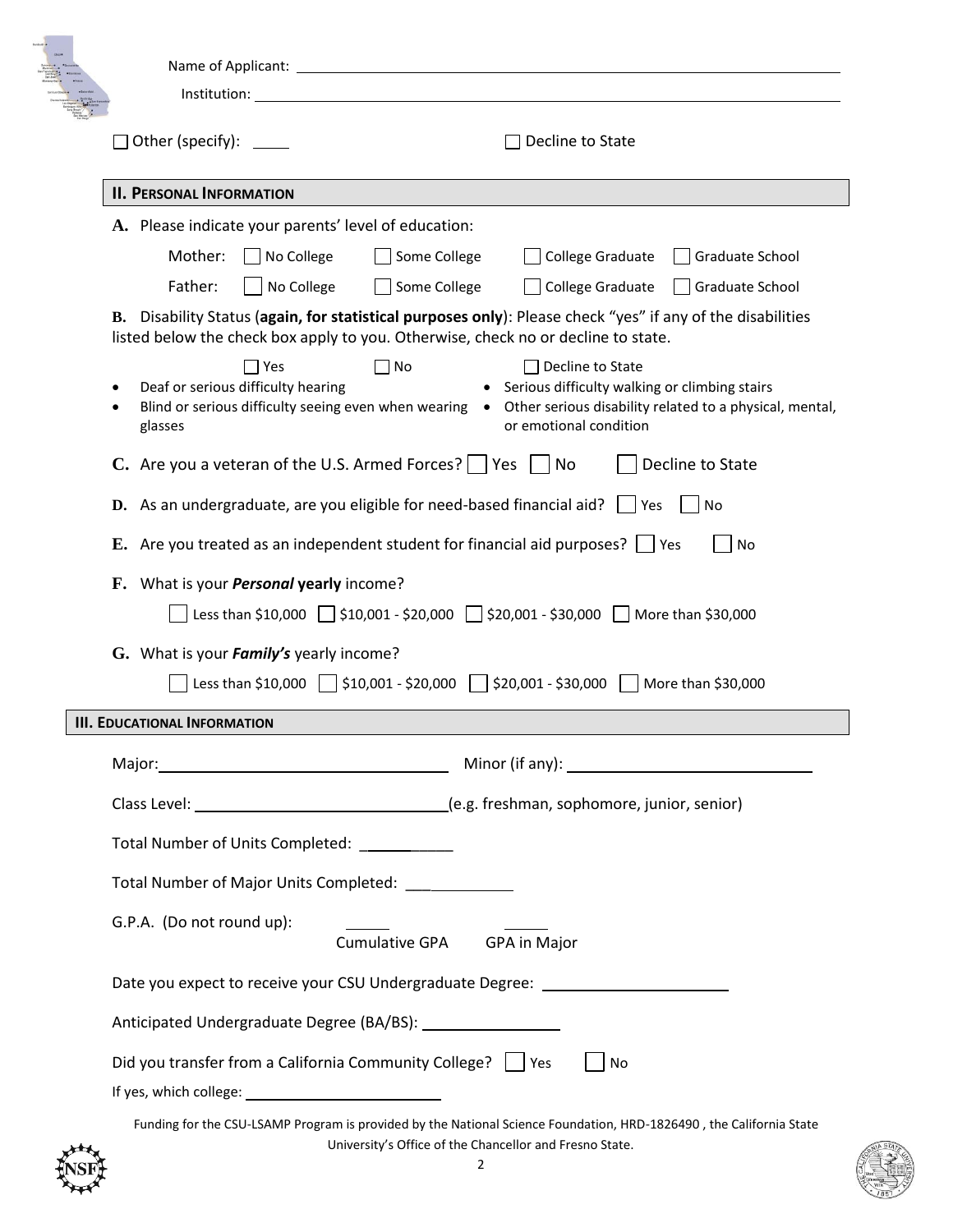| $\equiv$<br>. +Interctate<br>$\overline{\mathcal{L}}$ | Name of Applicant:<br>Institution:                                                                                      |  |
|-------------------------------------------------------|-------------------------------------------------------------------------------------------------------------------------|--|
|                                                       | If yes, how many units did you complete prior to transferring?<br>Did you complete an Associate's degree?     Yes<br>No |  |

## IV. Student Signature/Release

Please read the statement below and sign where indicated:

*The information I have submitted in my California State University LSAMPS Application is true and accurate to the best of my knowledge. I understand that to track the progress of the CSU-LSAMP students and to evaluate program effectiveness, CSU-LSAMP requires access to student information. The CSU-LSAMP program is required to report individual student data to the National Science Foundation including social security number, ethnicity, GPA, and enrollment status. This information is also used to study student transfer, retention, progression, and graduation. Photographs and research abstracts may also be obtained for use by the CSU-LSAMP program in program dissemination materials such as websites, newsletters, and reports. The student data are collected by the CSU-LSAMP Statewide Office at California State University, Sacramento and each of the 23 affiliated Alliance CSU campuses.*

*I authorize release and use of personal information, as described above, to the CSU-LSAMP program. I understand that this information is to be used solely for evaluating the impact and effectiveness of the CSU-LSAMP program and that individual student data will not be released to parties other than those directly involved with the program.* 

*I have read and understand all of the statements above.*

| Printed Name of Applicant:                                                                                                                                                                                                                                              |  |  |  |  |
|-------------------------------------------------------------------------------------------------------------------------------------------------------------------------------------------------------------------------------------------------------------------------|--|--|--|--|
|                                                                                                                                                                                                                                                                         |  |  |  |  |
| <b>Campus Coordinator Approval and Certification</b>                                                                                                                                                                                                                    |  |  |  |  |
| The above named student is approved as a CSU-LSAMP student?<br>$\vert$ Yes – Is an individual who has faced or faces (check one) $\vert$ social $\vert$ educational $\vert$ economic<br>barriers to careers in STEM.<br>$\vert$ No – Does not meet eligibility criteria |  |  |  |  |
| Printed Name of Campus Coordinator:                                                                                                                                                                                                                                     |  |  |  |  |
| Signature of Campus Coordinator: Signature of Campus Coordinator Section 1                                                                                                                                                                                              |  |  |  |  |
| Student Acknowledgement - TO BE SIGNED BY STUDENT UPON APPROVAL TO PROGRAM                                                                                                                                                                                              |  |  |  |  |

**I understand that I have been accepted to the CSU-LSAMP Program and granted access to the various activities therein. I further understand that I must maintain expectations explained to me by the CSU-LSAMP Campus Coordinator for continued involvement in the program.**

Funding for the CSU-LSAMP Program is provided by the National Science Foundation, HRD-1826490 , the California State University's Office of the Chancellor and Fresno State.